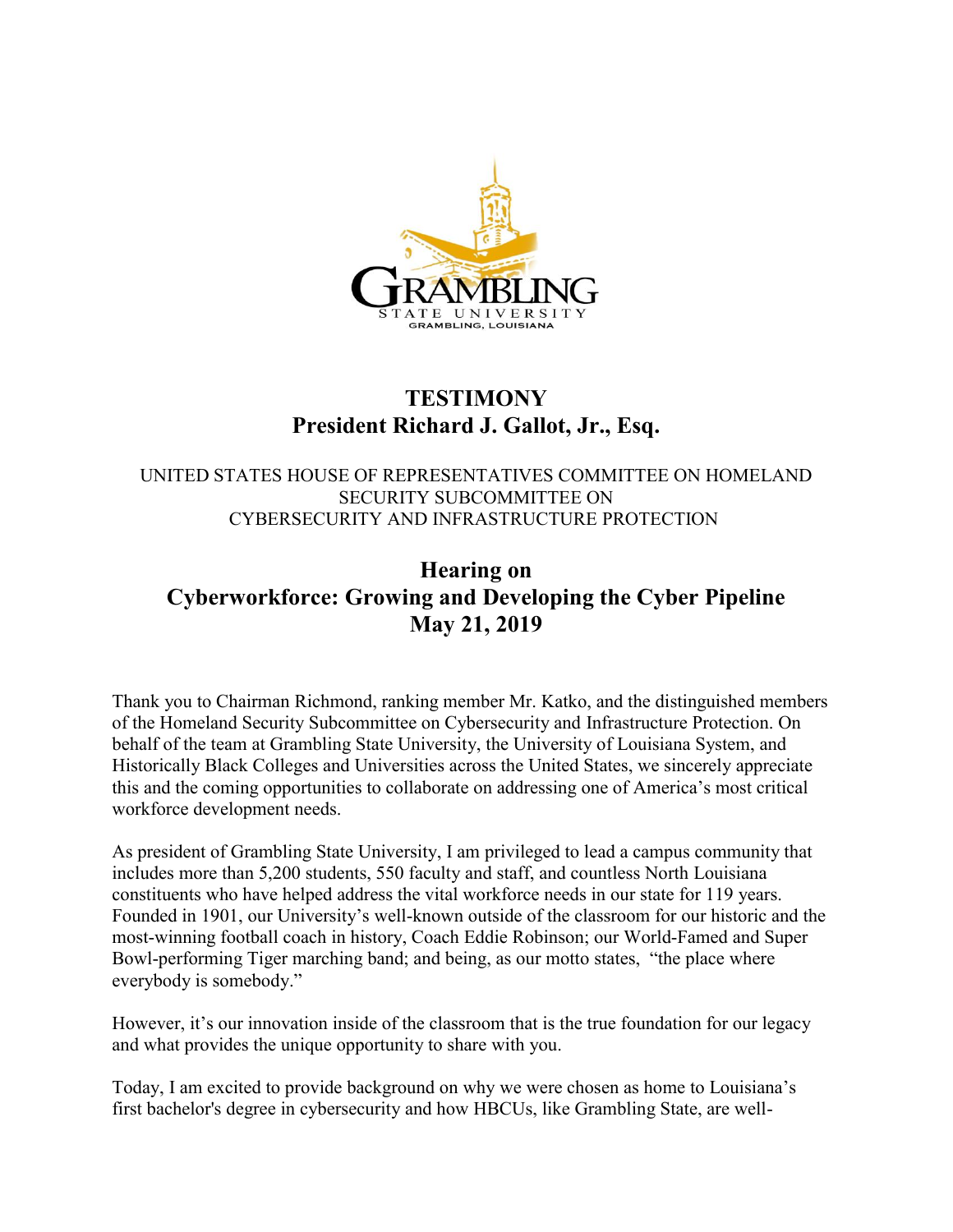

positioned to deliver the highest return on investment when developing talent in the fields of STEM, Cybersecurity, and related industries.

Since 1972, Grambling State has led Louisiana in producing African American Computer Science graduates. Our former students have gone on to lead information technology (IT) and threat prevention efforts for America's leading companies. From technology providers like CenturyLink and IBM to consumer and retail giants that include Sara Lee, General Electric, and General Motors, we have a long legacy of growing the senior-level talent that helps shape American technology.

Now, that might seem odd to hear of a small school located in rural North Louisiana, but our achievement isn't uncommon if you know the story of America's HBCUs. Today, we at Grambling State lead as Louisiana's number one producer of computer and information science graduates – in fact, we outpace all others in our state by at least 27 percent. Today, we are weeks from launching America's 13th Cybersecurity undergraduate program and the first in our state. Today, we are realizing growth that includes a five-year enrollment high, a 100 percent increase in our fiscal health score, and an economic impact of more than \$175 million.

In contrast, there is another impactful fact about today that exists for us and our sister HBCUs. At GSU, while we have a long legacy of partnering with America's technology giants to grow IT innovators, we also lead in facing the challenges of deferred maintenance, recruiting and retaining faculty, and competing for the federal, corporate, and partnership dollars that will help us realize our full vision for workforce development through academic attainment.

Although our nation's HBCUs make up just 3 percent of colleges and universities, we produce 27 percent of African-American graduates with bachelor's degrees in STEM fields. In addition, the National Science Foundation reports that 21 of the top 50 institutions for educating African-American graduates who go on to receive their doctorates in science and engineering, are HBCUs.

At Grambling State, we are proud to stand as a member of a lean, but mighty force of historically black schools who continue to prove that we are the best partners for addressing America's workforce challenges – most uniquely, those in the fields of cybersecurity and data-driven threat prevention.

As we look forward to a world that is poised to spend \$180 billion on cybersecurity in the year 2021, we don't see our challenges, we see an opportunity. With the right and robust support, we know that we are one of America's most critical answers for filling the 3-million-person job gap that exists globally in Cybersecurity today.

The investments, that partners like the Department of Homeland Security have the ability to make, will do more than just mitigate the nation's trillions of dollars in cyber-risk. These investments will also substantively change the trajectory of students, families, and the